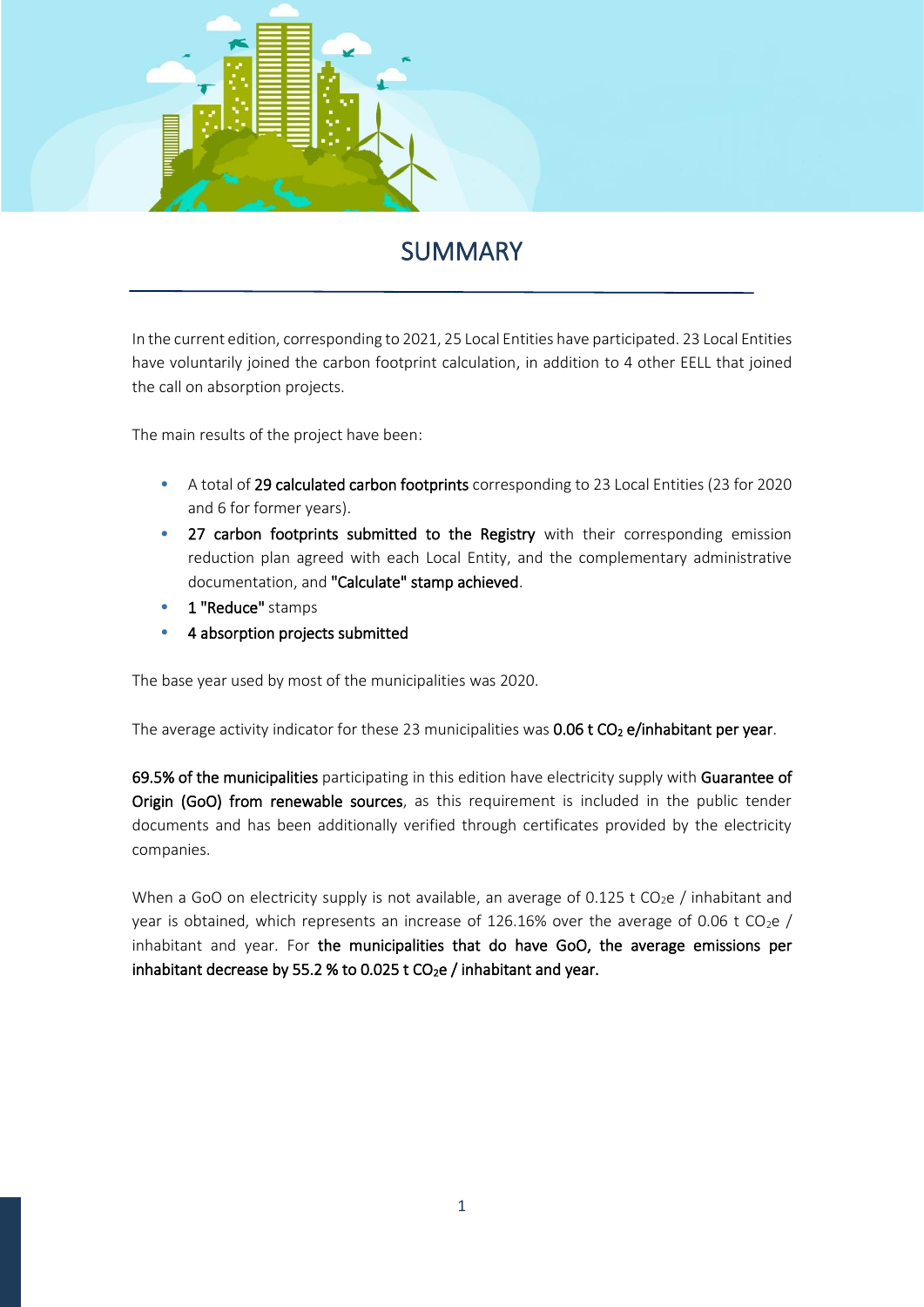

75% of the calculated emissions come from Scope 1 (fossil fuels).

25% of the calculated emissions come from Scope 2 (electricity)

69.5% of municipalities have guarantees of origin from renewable sources in municipal headquarters and facilities.

With regard to the objectives established in the reduction plans designed in coordination with the Local Entities, an average of 22.2% over 6 years is highlighted.

The city council of Fuenlabrada have additionally obtained the "Calculate + Reduce" stamp, referring to the period 2017-2020.



70% of the EELLs indicated that they have renewable energy installations, mainly solar panels and biomass-pellet boilers in some of their facilities.

The takeover projects for which registration, or pre-registration, was requested from the Registry